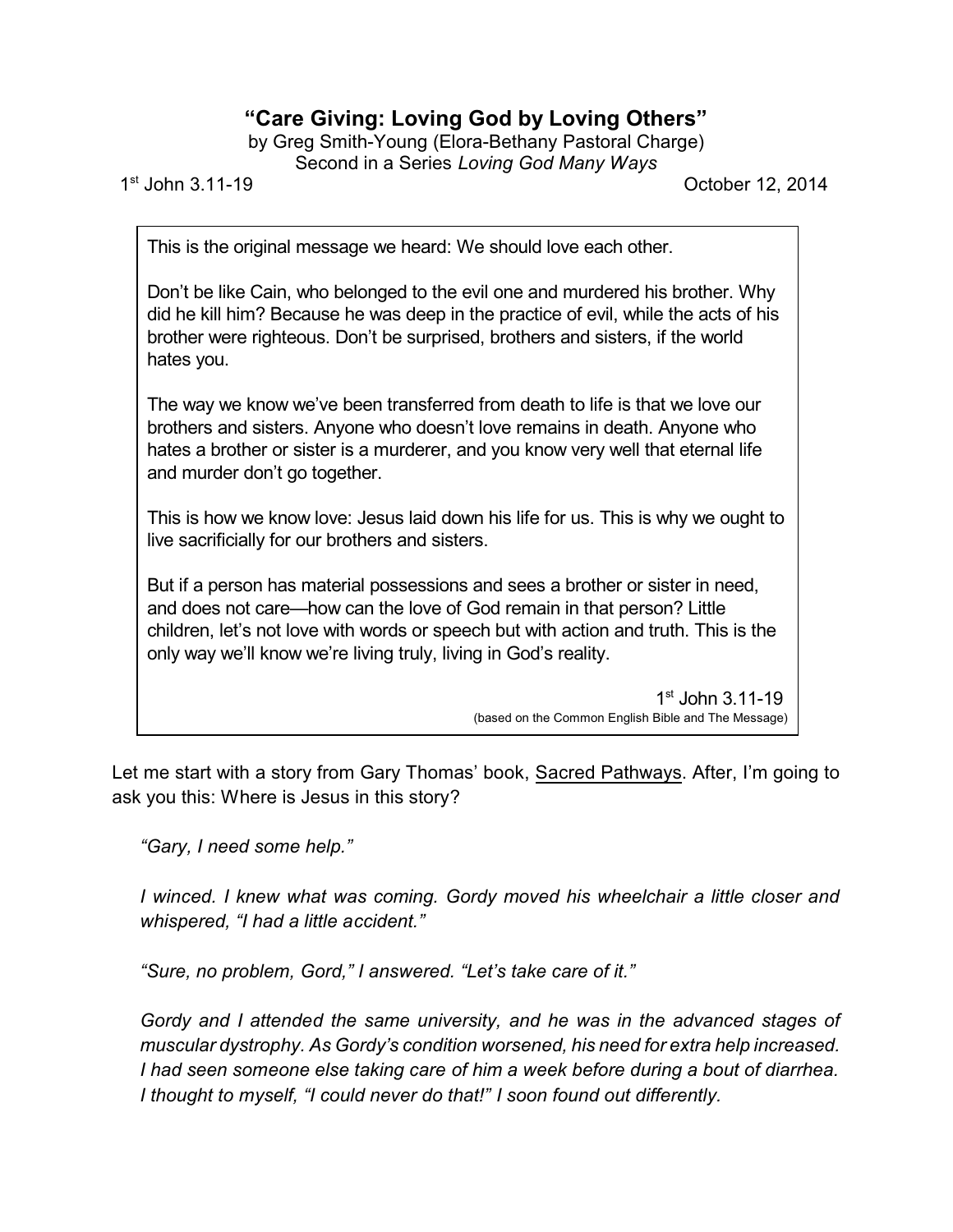*After I had been duly "initiated," I became someone Gordy could frequently call on when his paid person wasn't available.*

*I remember his feet the most. Gordy had been unable to walk for ten years. Never had I seen a foot that had atrophied. Gordy was silent. He knew I would see everything, but he said nothing.*<sup>1</sup>

So, where is Jesus in this story?

## Listen to Gary's take on it:

*As I was putting his socks on him one day, I realized that Gordy was the holy one in all our efforts. He was serving me and, in some very practical ways, sacrificing the privacy of his body to do so. I was so disabled inside, afraid to let people see my faults and struggles, which were disabilities that, in some respects, could be hidden. Gordy's outward disability became, in a real sense, my inward cure. His willingness to let* another see his weakness revealed an inspiring inner strength.<sup>2</sup>

To love God, we all need to be caregivers. And, to love God, we need others to care for us.

II

We are exploring ways we can love God. Gary Thomas calls these "Spiritual Pathways." He describes nine of them. They are listed in your Sunday News, with a tentative plan for when we're going to look at each.

> **Caregivers** love God by caring for others. **Traditionalists** love God with our ancestors. **Activists** love God by confronting injustice. **Contemplatives** love God through adoration. **Ascetics** love God in solitude and simplicity. **Enthusiasts** love God by engaging mystery and celebration. **Intellectuals** love God with their minds. **Naturalists** love God outdoors. Sensates love God by engaging their senses.<sup>3</sup>

Adapted from Gary Thomas, Sacred Pathways: Discover Your Soul's Path to God revised edition (Grand Rapids: Zondervan, 2010), 145ff.

<sup>2</sup> Ibid, 146.

<sup>3</sup> I've changed the order Thomas presents them, to fit my planned order for this series.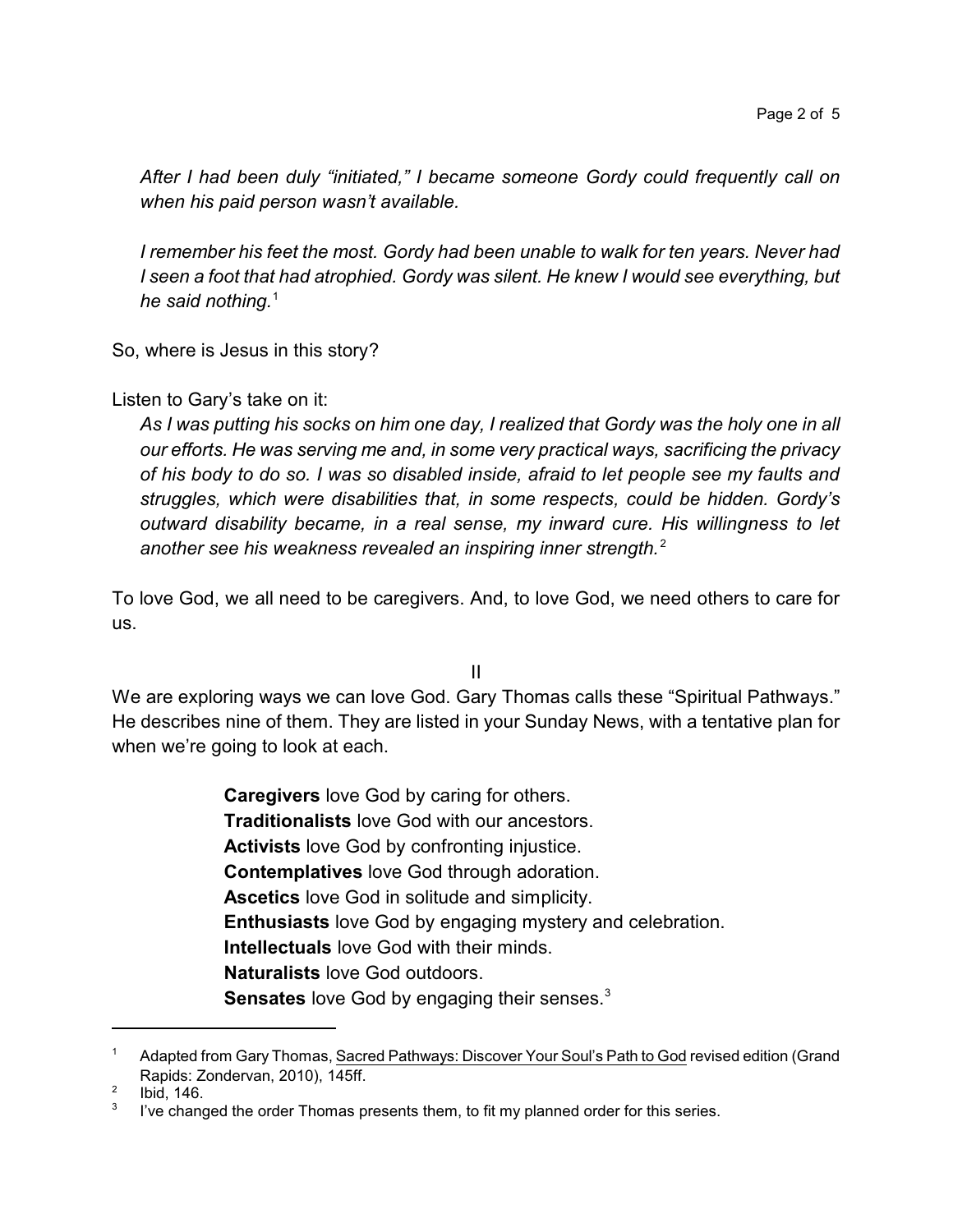You'll find some of these pathways fit you best. What helps you hear God? How does God strengthen you? Lead you? Those are your pathways. I've done up a short questionnaire which can help you clarify your pathways. Copies are at the back of the sanctuary.

III

Our focus today is caregiving. How do we love God as caregivers?

Jesus unveils for us what it means to be truly, fully, deeply and richly human. Time and again, Jesus shows us this as he cares for others. He sees someone in need, and he responds to them.

The Bible has a great word for this response. They wrote the New Testament in Greek, and their word for this is *splagchnizomai*. It means, literally, to yearn with your bowels. There is nothing really pretty about that, is there? Compassion is gutsy. It is earthy. It is messy. Compassion does not keep us at a distance. It moves us up close to someone in need. When you get close, it can get messy. Because when I'm in some trouble, I am not neat and tidy. My emotions, my desperation, my anger, my chaos spill all over. You'll want to step back from me. But compassion, *splagchnizomai*, is the gift God gives us, to draw us close. When God moves us, we become more like Jesus.

Also, when we are in need, we are like Jesus. Jesus washed his disciples' feet. That was care-giving. Others washed Jesus' feet; he received care. <sup>4</sup> Jesus welcomed people to him. He also received welcome, and relied on people's hospitality.

To be like Jesus, to be fully and flourishingly human, then, is to give care. Also, to receive care. It's to be strong and helping, and to be vulnerable and helped. After all, Jesus' greatest act of strength for us was going to the cross, in our place, as our representative. It was also his greatest act of weakness.

IV

God calls each of us to give care. For some, it is a primary way we love to God.

Caregivers face some particular temptations.

A dangerous promise dangles in front of us, to motivate us: "Give of yourself – your time, your money, your gifts, whatever – give of yourself, and you'll feel good." Sometimes you

The account of Jesus washing his disciples' feet is in John 13. The two occasions when others, both women, washed and anointed Jesus' feet are described in Luke 7 and John 12.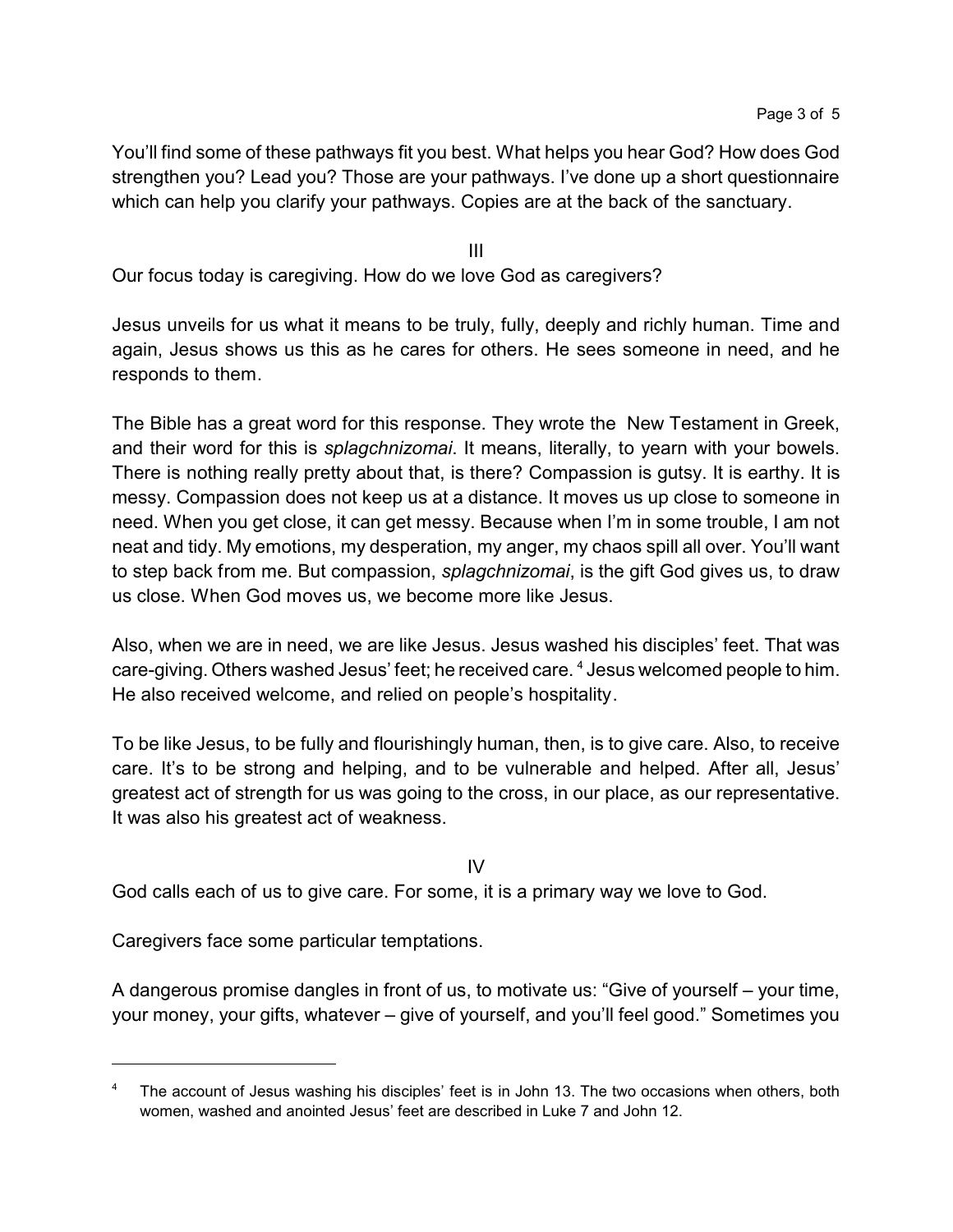will. I'm not against feeling good. Yet when you're moved within, it doesn't always feel good, does it? To have compassion, to be a care-giver is not about feeling good, nor gaining praise, or recognition, or satisfaction. God calls us to do it, because giving care is what it means to be human. The very people whose feet Jesus washed were very soon betraying him, denying him, and deserting him. He knew they would do it. He still washed them. Let the same spirit be in you that is in Christ Jesus.

Caregivers can become hard toward those who don't care for others the ways we do. This danger lies in any of the pathways. A particular pathway is good and natural for me. I wonder why others don't get into it like I do. I grow a judging spirit toward them . . . which isn't very care-giving, is it?

We're also tempted to give of ourselves widely, while neglecting those close. We can take our partners, our families, our close friends for granted. Loving God by care-giving does not end at home, but it includes home.

We're tempted to over-extend ourselves. I received notice of a workshop in Guelph about "Compassion Fatigue." That's the cost we pay when we care for others. Focusing on them so much, we end up wiping out ourselves. (If you want to find out more about this workshop, or another called "Strengthening Your Helping Skills," let me know.)<sup>5</sup>

V

Letter of John. It is quite blunt. If you want to know you're alive in God, look at how you are to others. Show love. Love is not about speeches, even sermons! Love is about action. Acting in love means you are truly alive.

Eugene Peterson wrote this, introducing 1<sup>st</sup> John.

*The two most difficult things to get straight in life are love and God . . . The two subjects are intricately related. If we want to deal with God the right way, we have to learn to love the right way. If we want to love the right way, we have to deal with God the right way. God and love can't be separated.*

*. . . Jesus provides the full and true understanding of God; Jesus shows us the mature working-out of love. In Jesus, God and love are linked accurately, intricately, and indissolubly.*<sup>6</sup>

<sup>5</sup> [wwd.cmha.ca/files/2014/09/2014-2015-Compassion-Fatigue-Workshop-FINAL.pdf](http://wwd.cmha.ca/files/2014/09/2014-2015-Compassion-Fatigue-Workshop-FINAL.pdf) [wwd.cmha.ca/files/2014/09/2014-2015-Helping-Skills-FINAL.pdf](http://wwd.cmha.ca/files/2014/09/2014-2015-Helping-Skills-FINAL.pdf)

<sup>&</sup>lt;sup>6</sup> Eugene H. Peterson, "Introduction to 1, 2, & 3 John," The Message: The Bible in Contemporary Language (Colorado Springs: Navpress, 2002), 2222.